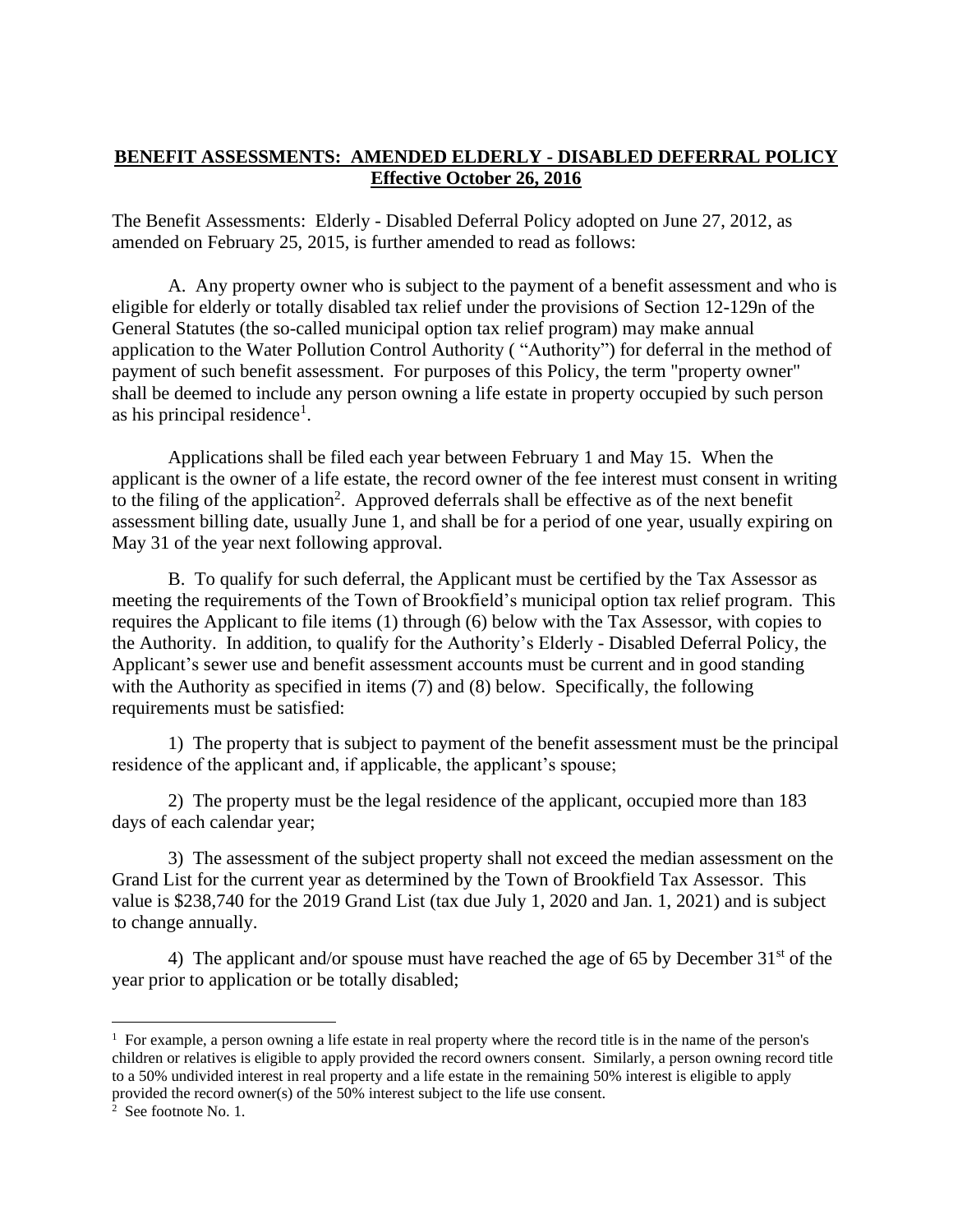5) The applicant and/or spouse must have resided and paid real estate taxes on such property for a period of not less than five (5) years prior to such application;

6) The applicant and/or spouse must meet the income limitations established annually by the Town of Brookfield under Section 12-129n.

For the 2019 Grand List (tax due July 1, 2020 and Jan. 1, 2021), the income limitations are as follows: \$51,800 unmarried - \$63,140 married. Such income limitations are subject to change annually as determined by the Office of the Assessor.

7) The payment of the benefit assessment shall be current as of the date of such application; provided however, that qualified owners of life estates in the High Meadow Sewer District who apply prior to May 15, 2017 and who pay and are current as to all benefit assessment delinquency interest, shall be deemed current as of September 1, 2015 and eligible for deferral from that date.

8) The payment of sewer usage fees shall be current as of the date of such application and each subsequent renewal.

In determining eligibility, the Authority shall coordinate with the Assessor's office to determine whether the Assessor has certified the Applicant's eligibility for elderly / disabled tax relief under the Town' municipal option tax relief program.

C. Principal and Interest Payment Deferral: Persons who demonstrate their qualification for elderly or totally disabled tax relief under the provisions hereof shall be permitted, so long as they continue to be qualified for such relief, to defer the payment of both principal and interest due with respect to such benefit assessment, provided however, that the deferred amount of principal and interest of such benefit assessment *shall become fully due and payable* a) when such person transfers title to the benefitted property to a non-qualified person or entity; or b) upon the death of the qualifying property owner<sup>3</sup>. In such cases, if an installment payment plan for the payment of such benefit assessment remains in effect, the remaining principal balance of such benefit assessment may be paid in installments over the remaining term of the installment payment plan<sup>4</sup>, subject however, to acceleration and collection for default in payment as provided under such installment payment plan. In addition, when the person no longer qualifies for such relief due to change of residency or loss of income qualification, the deferred amount of principal and interest of such benefit assessment *shall become fully due and payable, provided however, in such case that* if an installment payment plan for the payment of such benefit assessment remains in effect without regard to such deferral, the principal balance of such benefit assessment, together with *all deferred* interest thereon, may be paid in installments over

<sup>&</sup>lt;sup>3</sup> See Section A for definition of "property owner".

<sup>&</sup>lt;sup>4</sup> This shall require the installment payment plan to be brought current, with all deferred installments of principal and interest being paid, and in which case, future payments under the original installment payment plan shall no longer be deferred.